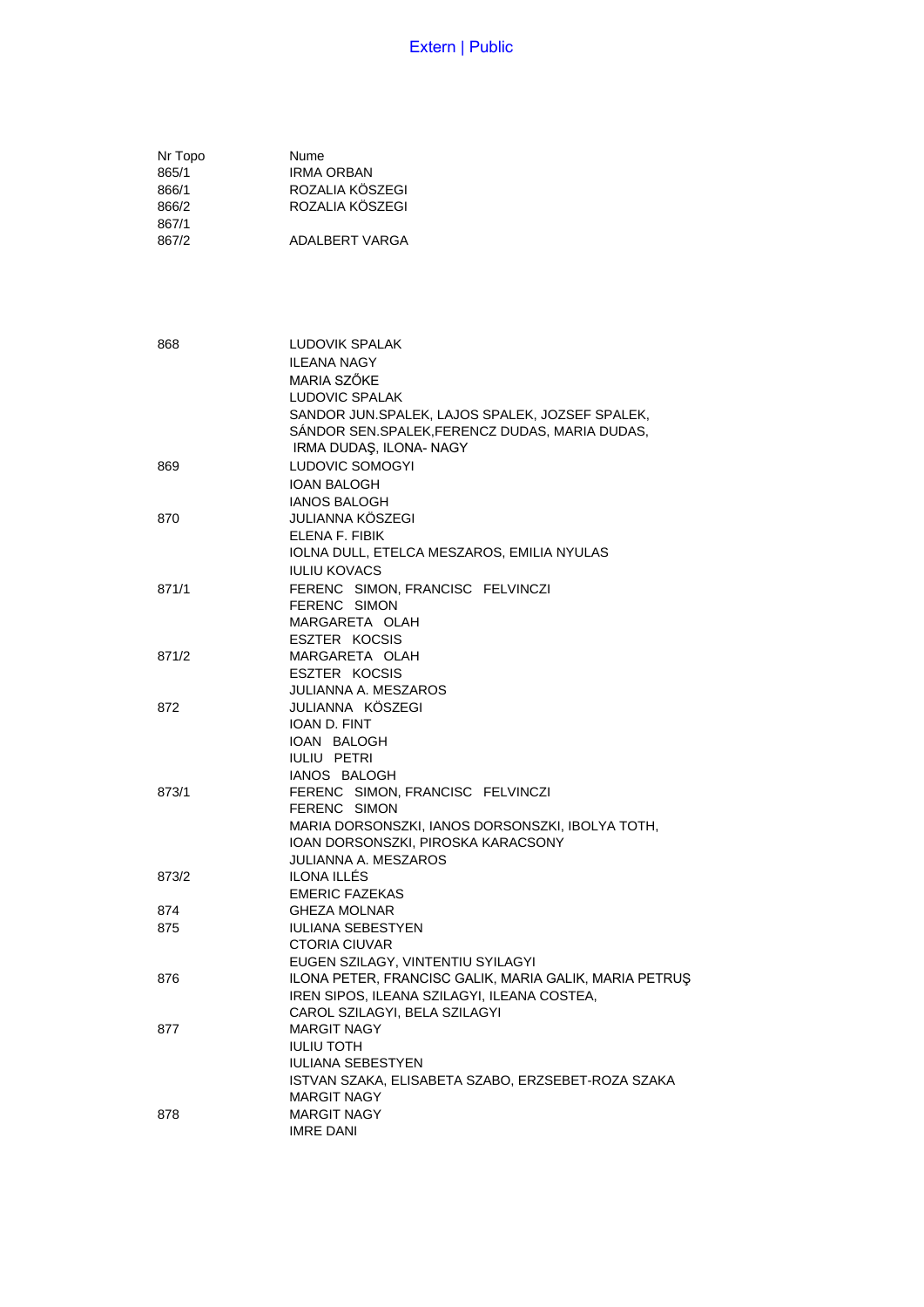|     | <b>BALINT GZARMATI</b>                             |
|-----|----------------------------------------------------|
|     | ISTVAN SZAKA, ELISABETA SZABO, ERZSEBET-ROZA SZAKA |
|     | GYULA H. NAGY                                      |
| 879 | ROZALIA KÖSZEGI                                    |
|     | <b>MARGIT NAGY</b>                                 |
|     | <b>FRANCISC MARESCH</b>                            |
| 880 | <b>MARGIT NAGY</b>                                 |
|     | <b>FRANCISC MARESCH</b>                            |
|     | <b>IOSIF KOVACS</b>                                |
|     |                                                    |
| 881 | <b>IULIU BOT</b>                                   |
|     | PARASCHIVA BONIZS                                  |
|     | <b>FRANCISC MARESCH</b>                            |
|     | PAL FORRÓ                                          |
|     | <b>IOSIF KOVACS</b>                                |
|     | <b>IMRE PETRI</b>                                  |
| 882 | JOZSEF JAMBOR, IRINA TOTH, IRINA MOLNAR            |
|     | PARASCHIVA BONIZS                                  |
|     | IOSIF JAMBOR, GHIZELA JAMBOR                       |
| 883 | AMALIA FENYES, CLARA CULICI                        |
|     | ESTERA LÖKÖSHÁZI, ILEANA SZAKÁCS, ELISABETA FODOR  |
|     | ALEXANDRU PINTER, IRÉN MEGYESI, ALEXANDRU PINTER   |
|     | ALEXANDRU PINTER, ALEXANDRU PINTER, IRÉN MEGYESI   |
|     | ELISABETA FODOR, ESTERA LÖKÖSHAZI, ILEANA SZAKACS  |
|     | ESTERA LÖKÖSHÁZI, ILEANA SZAKÁCS, ELISABETA FODOR  |
| 884 |                                                    |
|     | ALEXANDRU PINTER, IRÉN MEGYESI, ALEXANDRU PINTER   |
|     | IOSIF SZILAGYI, IULIANA SZILAGYI                   |
|     | ALEXANDRU PINTER, ALEXANDRU PINTER, IRÉN MEGYESI   |
|     | ELISABETA FODOR, ESTERA LÖKÖSHAZI, ILEANA SZAKACS  |
|     | <b>IULIANA BONISZ</b>                              |
| 885 | ESTERA LÖKÖSHÁZI, ILEANA SZAKÁCS, ELISABETA FODOR  |
|     | ALEXANDRU PINTER, IRÉN MEGYESI, ALEXANDRU PINTER   |
|     | ALEXANDRU PINTER, ALEXANDRU PINTER, IRÉN MEGYESI   |
|     | ELISABETA FODOR, ESTERA LÖKÖSHAZI, ILEANA SZAKACS  |
|     | IOSIF SZILAGYI, ILEANA SZILAGYI                    |
| 886 | <b>GIZELLA F. KENDI</b>                            |
|     | JULIU KOVÁCS, ELISABETA-IRMA LAKATOS               |
| 887 | <b>IRMA ETELCA KOVACS</b>                          |
|     | ALEXANDRU KISS, ALEXANDRU A. KISS, IMRE A. KISS    |
|     | <b>BELA KISS</b>                                   |
|     |                                                    |
|     | JULIU KOVÁCS, ELISABETA-IRMA LAKATOS               |
| 888 | <b>IOAN RATIU</b>                                  |
|     | PAROHIA ROMANO CATOLICĂ CETARIU                    |
|     | GHEZA MAGYARI                                      |
| 889 | PAUL SZABÓ, ALEXANDRU SZABÓ                        |
|     | ELISABETA MONA                                     |
|     | <b>ISTVAN SZILAGYI</b>                             |
| 890 | IOAN NAGY, MARGARETA SZABO                         |
|     | EMILIA VIGH, MARGARIT LAKATOSI, IOSIF LAKATOS      |
|     | <b>IOAN NAGY</b>                                   |
| 891 | <b>IOAN NAGY</b>                                   |
|     | AGNETA LAKATOS, MARGIT I. LAKATOS, EMILIA J. VIGH  |
|     | GYULA I. IVANYI, IULIU IVANYI, ANNA I. IVANYI      |
| 892 | LUDOVIC VARGA                                      |
|     | <b>IOAN BALOGH</b>                                 |
|     |                                                    |
|     | PARASCHIVA DANI                                    |
|     | GYULA I. IVANYI, IULIU IVANYI, ANNA I. IVANYI      |
|     | ALFRED TOTH                                        |
|     | SANDOR SZEBENI                                     |
|     | <b>IANOS BALOGH</b>                                |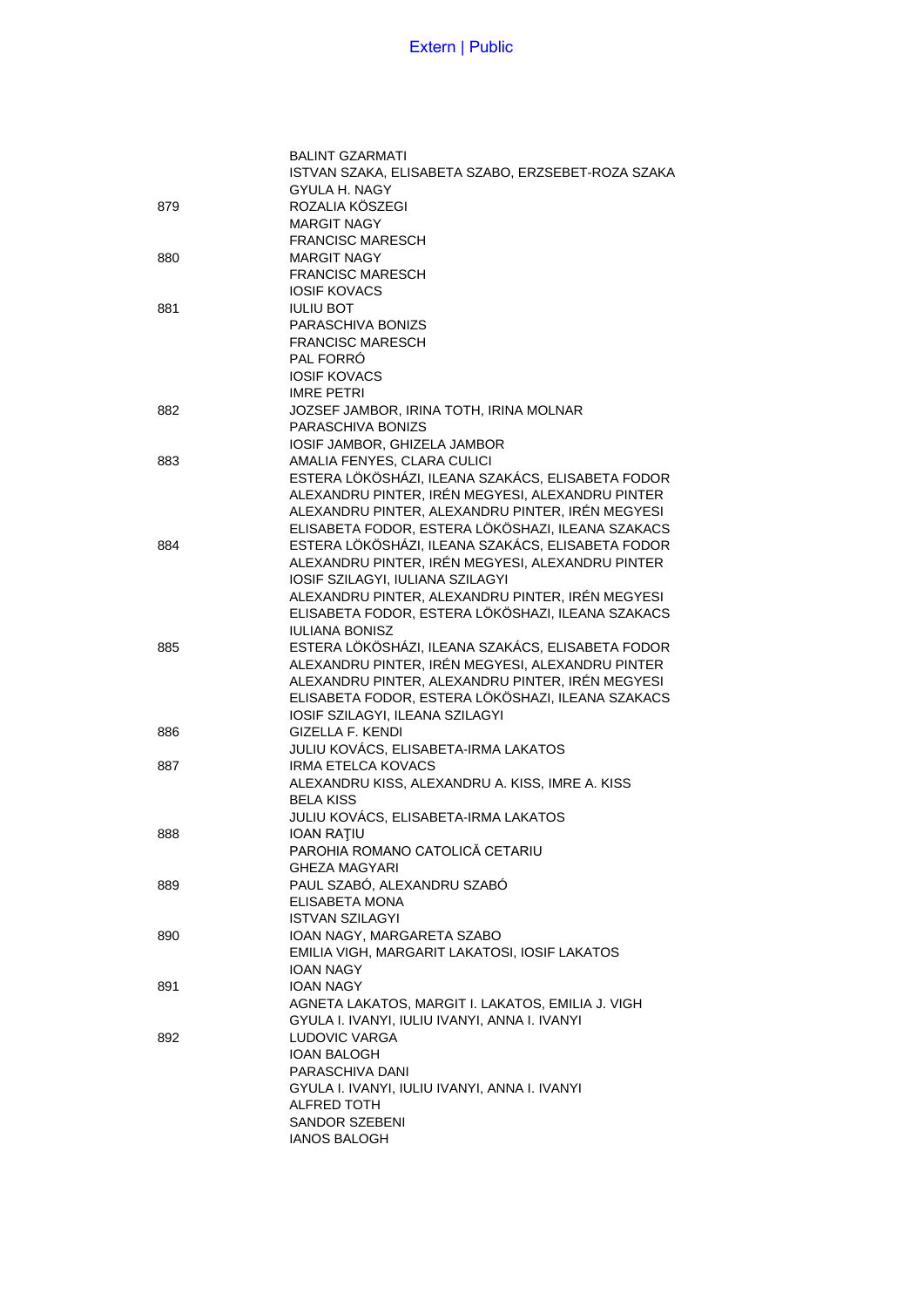| 893 | <b>IOAN BALOGH</b>                                                  |
|-----|---------------------------------------------------------------------|
|     | PARASCHIVA DANI                                                     |
|     | GYULA I. IVANYI, IULIU IVANYI, ANNA I. IVANYI                       |
|     | SANDOR SZEBENI                                                      |
|     | <b>IANOS BALOGH</b>                                                 |
| 894 | <b>BALINT GZARMATI</b>                                              |
|     | IULIU PETRI, OLGA RĂDULESCU                                         |
|     | <b>IULIU SASS</b>                                                   |
|     | GYULA I. IVANYI, IULIU IVANYI, ANNA I. IVANYI                       |
| 895 | CAROL ALMASI, IULIANNA PRINYI, LUDOVIC ALMASI, TEREZIA ALMASI,      |
|     | ALBERT ALMASI, CAROL ALMAŞI, IOSIF ALMASI, ILONA KATONA, MARIA OLAH |
|     | PAUL PETRUS, EDIT OZIMOK, FERENCZ PETRUS, IANOS PETRUS, EVA PETRI   |
|     | IULIU PETRI, OLGA RĂDULESCU                                         |
|     | KAROLY K. SZABÓ                                                     |
|     | <b>PAVEL PONTOS</b>                                                 |
|     | <b>IULIANA ALMASI</b>                                               |
|     | LADISLAU MAJPAK                                                     |
| 896 | <b>MARGARETA LAKATOS</b>                                            |
|     | <b>STEFAN FORRAI</b>                                                |
|     | PAUL PETRUS, EDIT OZIMOK, FERENCZ PETRUS, IANOS PETRUS, EVA PETRI   |
|     | <b>IOAN I. LONTE</b>                                                |
|     | KÁLMÁN LENGYEL                                                      |
|     | OS FÉNYES                                                           |
| 897 | JOSIF NAGY, PARASCHIVA RÖFF, JOSIF NAGY, CAROL PETRI                |
|     | PAUL PETRUS, EDIT OZIMOK, FERENCZ PETRUS, IANOS PETRUS, EVA PETRI   |
|     | LAJOS FÉNYES                                                        |
|     | <b>ZOLTAN TARI</b>                                                  |
| 898 | IRINA BERECKI, MARGIT FRATER                                        |
|     | ETELKA MEHES, KAROLY MEHES                                          |
|     | ALEXANDRU SZABO                                                     |
|     | <b>IMRE SEDEVI</b>                                                  |
|     | PAUL PETRUS, EDIT OZIMOK, FERENCZ PETRUS, IANOS PETRUS, EVA PETRI   |
|     | KAROLY MEHEŞ, ETELKA MEHEŞ                                          |
| 899 | ADALBERT SZILAGYI                                                   |
|     | SÁNDOR EGYEDI                                                       |
|     | LAJOS SZEBENI, SANDOR EGYEDI, ADALBERT SZILAGYI,                    |
|     | VALENTIN SZEBENI, ALEXANDRU SZEBENI                                 |
| 900 | IULIANA TOTH, IOAN KIRALY, JANOS KIRÁLY, BÉLA KIRÁLY                |
|     | MARIA SZABO, IOSIF JUHAZ, JOSIF JUHASZ                              |
| 901 | MARIA SZABO, IOSIF JUHAZ, JOSIF JUHASZ                              |
|     | <b>IOSIF LELE</b>                                                   |
|     | MARIA BOTEA, TEREZ SCHNEIDER, LASZLO MISSIK, ILONA KATRA, MARIA KA  |
|     | JULIANNA KÖSZEGI                                                    |
|     | MARGARETA LELE, IOAN LELE                                           |
|     | ERZSÉBET KALMÁR                                                     |
|     | IOSIF JAMBOR, GHIZELA JAMBOR                                        |
| 902 | MARIANA-AURELIA GANEA                                               |
|     | LENKE BRINZANIK, LIDIA BANYAI, VASILE BRINZANIK, STEFAN BRINZANIK   |
|     | JULIANNA SZELL, MIHAI BRINZANEC, VASILE BRINZANEK                   |
|     | GYULA-LÁSZLO KOVÁCS, IRINA BERECZKI, MARGARETA FRATER,              |
|     | PARASCHIVA MUNKÁCSI, CAROL KOVÁCS                                   |
|     | AGNES FORMITTAG, IULIU FORMITTAG                                    |
|     | MARIA RAPPERI, MARIA SZABÓ, LUDOVIC SZABO                           |
|     | LIDIA BANYAI                                                        |
| 903 | MARIANA-AURELIA GANEA                                               |
|     | JULIANNA SZELL, MIHAI BRINZANEC, VASILE BRINZANEK                   |
|     | <b>IRINA MATHE</b>                                                  |
|     | LIDIA BANYAI                                                        |
|     | ATTILA BALLO, VASILE BRÎNZANIK, MIHALY BRÎNZANIK, JÓZSEF BRÎNZANIK, |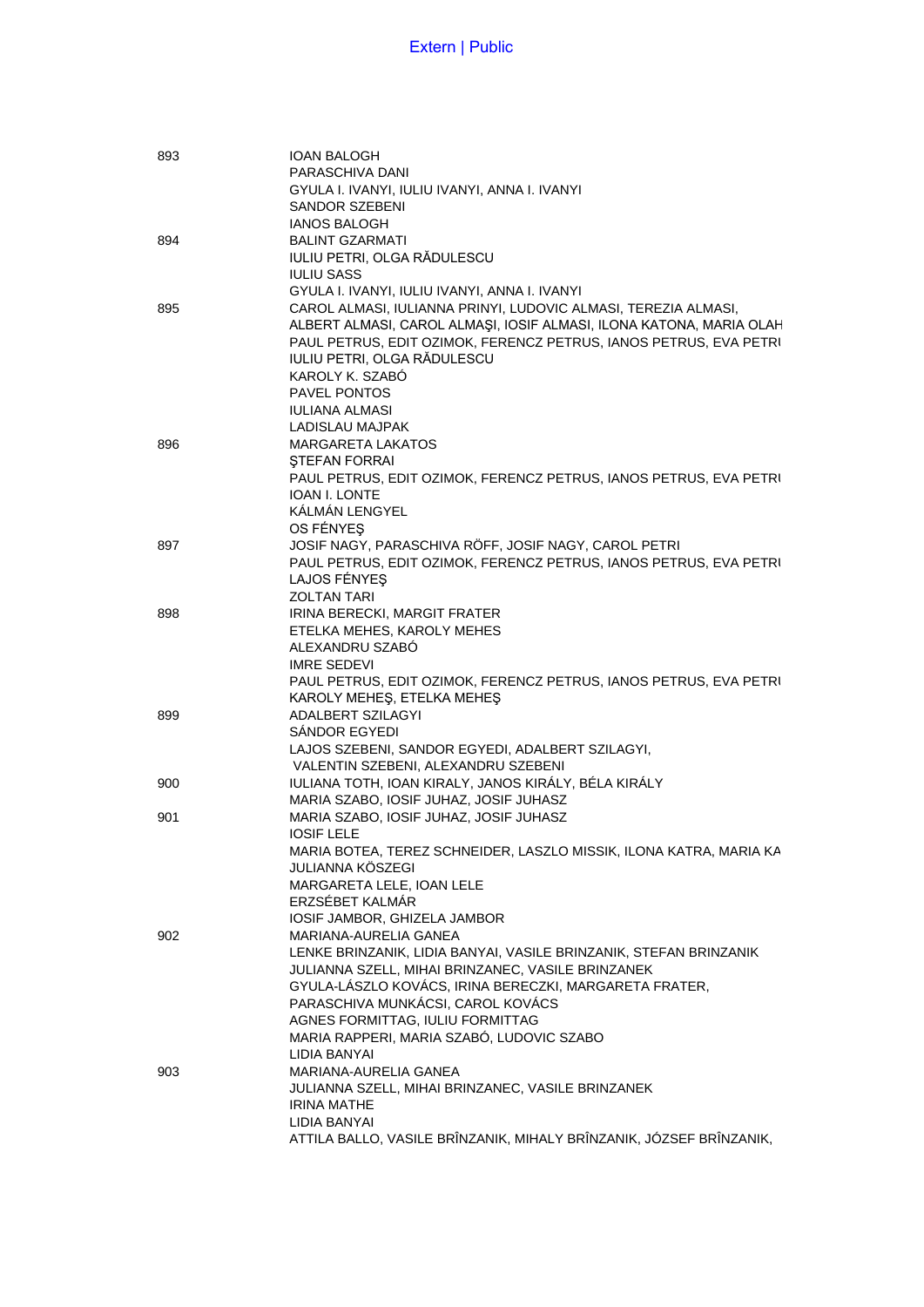|     | CSABÁ PÁL BALLO, LEHEL BALLO, ILEANA BRÎNZANIK,                   |
|-----|-------------------------------------------------------------------|
|     | MIHALY BRÎNZANIK, IULIANNA SZÉL                                   |
|     | PAROHIA ROMANO CATOLICĂ CETARIU                                   |
|     | IRINA G. KISS                                                     |
| 904 | LENKE BRINZANIK, LIDIA BANYAI, VASILE BRINZANIK, STEFAN BRINZANIK |
|     | <b>TVAN SZILAGYI</b>                                              |
| 905 | <b>EMMA SZUCS</b>                                                 |
| 906 | ROZALIA RETI, EVA KOZMA, PETRU HALÁSZ, JENO HALASZ, IMRE HALÁSZ,  |
|     | DOROSONSZKI AGNES NEMETI                                          |
|     | JENŐ HALÁSZ                                                       |
|     |                                                                   |
|     | LUDOVIC BANHEGYESI                                                |
|     | ELISABETA A. DEMIAN, ALEXANDRU BORSOS                             |
| 907 | ROZALIA RETI, EVA KOZMA, PETRU HALÁSZ, JENO HALASZ, IMRE HALÁSZ,  |
|     | DOROSONSZKI AGNES NEMETI                                          |
|     | ISTVÁN SZTANKOVICS, LIA CONDOR, EMMA BODNAR, ISTVAN SZTANKOVICS   |
|     | LAJOS KADAR, JÓZSEF TIBOR KADAR                                   |
|     | JENŐ HALÁSZ                                                       |
|     | ELISABETA IRINA SZASZ                                             |
| 908 | ADALBERT VINCZE                                                   |
|     | LAJOS TÓTH                                                        |
|     | LAJOS KADAR, JÓZSEF TIBOR KADAR                                   |
|     | <b>EMERIC MAR</b>                                                 |
|     | ELISABETA IRINA SZASZ                                             |
|     | ELENA DUDAŞ                                                       |
|     | LAJOS KADAR, TIBOR KADAR, PARASCHIVA LORINCZ, JOZSEF KADAR,       |
|     | BETA ZSIGMOND, JANOS KADAR, ZSUZSANNA CSIKI                       |
| 909 | <b>ADALBERT VINCZE</b>                                            |
|     | LAJOS TÓTH                                                        |
|     | LAJOS KADAR, JÓZSEF TIBOR KADAR                                   |
|     |                                                                   |
|     | JOZSEF BANCSA                                                     |
|     | ELISABETA IRINA SZASZ                                             |
|     | ELENA DUDAŞ                                                       |
|     | LAJOS KADAR, TIBOR KADAR, PARASCHIVA LORINCZ, JOZSEF KADAR,       |
|     | BETA ZSIGMOND, JANOS KADAR, ZSUZSANNA CSIKI                       |
|     | <b>JOZSEF BANCSA</b>                                              |
| 910 | ELISABETA MONA                                                    |
|     | ADALBERT VINCZE                                                   |
|     | <b>IMRE TARI</b>                                                  |
|     | IOLANDA MAKOCSI, IMRE KOZMA, EMERIC KOZMA                         |
|     | <b>ELENA DUDAS</b>                                                |
|     | CAROL C. PELLE                                                    |
| 911 | LAJOS TOTH                                                        |
|     | FLOAREA SZÜCS, IRINA ELISABETA SZÖKE                              |
|     | LAJOS ALMASI, CAROL ALMASI, MARGIT TOTH, CAROL-DESIDERIU ALMASI   |
|     | ELENA DUDAŞ                                                       |
|     | CAROL C. PELLE                                                    |
| 912 | ELENA DUDAŞ                                                       |
|     | CAROL C. PELLE                                                    |
| 913 | GYULA MOLNAR, GYULA MOLNAR, ISTVAN MOLNAR                         |
|     | LAJOS FORMITTAG, SANDOR FORMITTAG, KATALIN FORMITTAG              |
|     | CAROL C. PELLE                                                    |
|     |                                                                   |
| 934 | IOSIF SZEBENI, IOSIF SZEBENI                                      |
|     | JOZSEF REGULI, ROZALIA MESZAROS, MAGDA DEMETER, ELENA BOZSIK,     |
|     | TEREZIA FODOR, EUGEN REGULI                                       |
|     | IOSIF I. SZEBENI, IOSIF SZEBENI                                   |
|     | LAJOS TÖRÖK, IOAN TÖRÖK, IOSIF TÖRÖK, IOZSEF TÖRÖK,               |
|     | MARIA KALMAR, IRMA BODÓ                                           |
|     | ASOCIAȚIA COMPOSESORATULUI DE PĂDURE ȘI PĂȘUNE VUL                |
| 935 | JOZSEF REGULI, ROZALIA MESZAROS, MAGDA DEMETER, ELENA BOZSIK,     |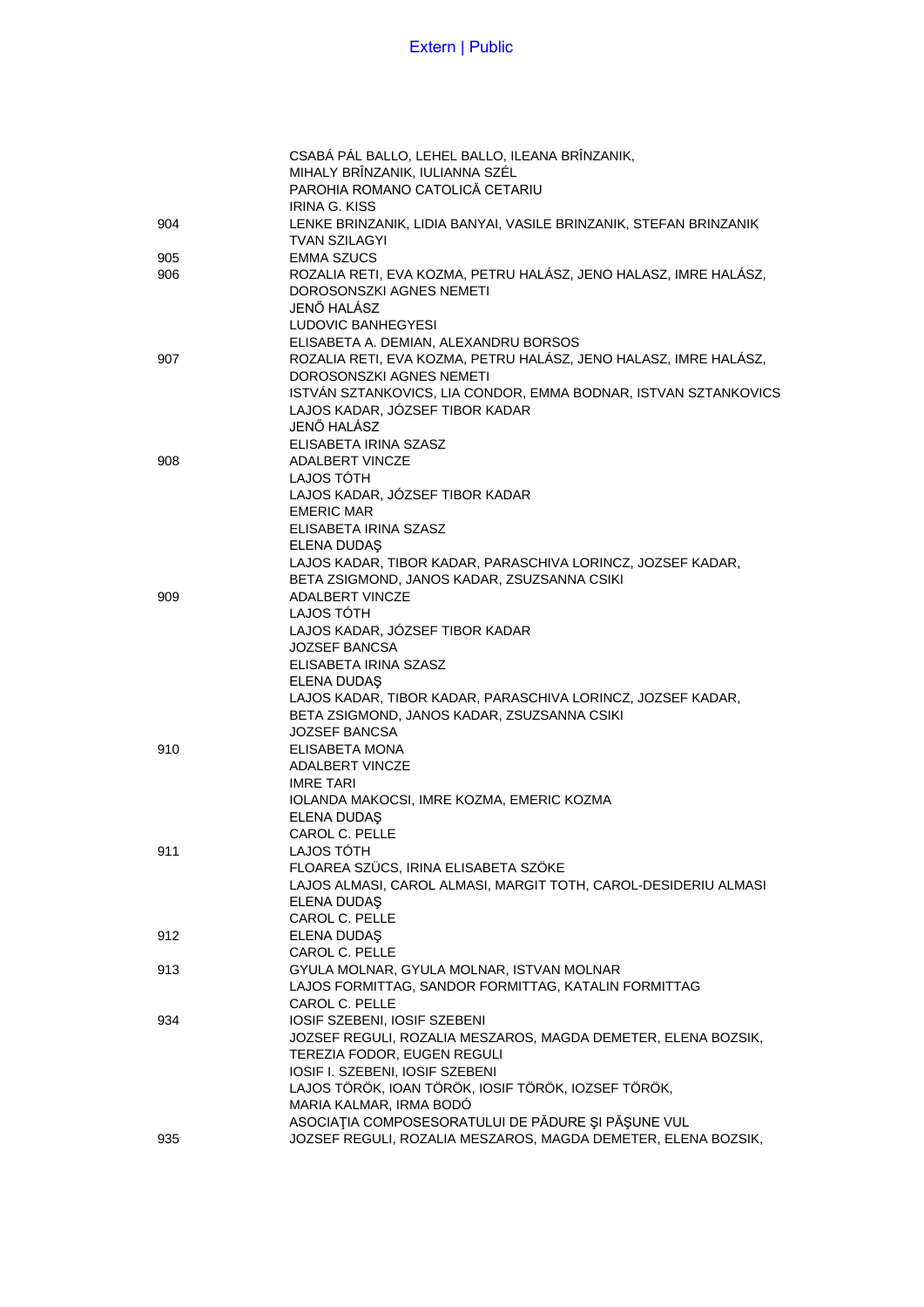|       | TEREZIA FODOR, EUGEN REGULI                                         |
|-------|---------------------------------------------------------------------|
|       | PAROHIA ROMANO CATOLICĂ CETARIU                                     |
| 936   | IOAN KOSZEGI, VINCZE KOSZEGI                                        |
|       | VICTORIA ASOCIAȚIA COMPOSESORATULUI DE PADURE SI PĂȘUNE             |
| 937   | SANDOR LADANYI                                                      |
|       | IOAN KOSZEGI, VINCZE KOSZEGI                                        |
|       | LKA POTOR                                                           |
|       | MARIA MAGDALENA TOTH, IOSIF TOTH                                    |
|       |                                                                     |
|       | SANDOR LADANYI, CAROL LADANYI<br><b>BELA KIRÁLY</b>                 |
| 938   |                                                                     |
|       | SANDOR BODI                                                         |
|       | ALBERT MARJAI                                                       |
|       | EMILIA TOTH. ALEXANDRU TOTH                                         |
|       | PARASCHIVA SZILAGYI                                                 |
| 939   | <b>BELA KIRALY</b>                                                  |
|       | ALEXANDRU SOMOGYI                                                   |
|       | EMILIA TOTH, ALEXANDRU TOTH                                         |
|       | SIGISMUND TOTH                                                      |
| 940   | <b>BELA JANOTA</b>                                                  |
|       | ANTAL PELLE, ETELKA KALNAR, IULIANA PELLE, MAGDALENA SZABÓ          |
|       | <b>IREN DEZSI</b>                                                   |
|       | IULIU SZEBENI, DEZSÖ SZEBENI                                        |
|       | EMILIA TOTH, ALEXANDRU TOTH                                         |
| 941/1 |                                                                     |
| 941/2 | ALEXANDRU NAGY, ALEXANDRU NAGY                                      |
| 942/1 | PARASCHIVA DANI, CAROL DANI                                         |
|       |                                                                     |
|       | ERZSEBET FODOR, LUDOVIC CSEKE                                       |
|       | <b>IMRE PETRI</b>                                                   |
| 942/2 | PARASCHIVA DANI, CAROL DANI                                         |
|       | ERZSEBET FODOR, LUDOVIC CSEKE                                       |
| 943   | STEFAN ZAK, LUDOVIC ZAK, IULIANA EGYEDI, MARIA SZABO                |
|       | PIROSKA SZABÓ                                                       |
|       | GIZELLA DURKÓ, SANDOR BODI, ERZSEBET SZABO                          |
|       | <b>GYULA EGYEDI</b>                                                 |
|       | <b>IOSIF KOVACS</b>                                                 |
|       | <b>IOSIF SZONDI</b>                                                 |
| 944   | <b>IOSIF SZONDI</b>                                                 |
|       | <b>ALBERT KRAINER</b>                                               |
|       | ETELKA SIMKO, IULIU OZIMOK                                          |
|       | ALEXANDRU PETRI                                                     |
|       | CAROL C. PELLE                                                      |
| 945   | H NAGY                                                              |
|       | STEFAN ZAK, LUDOVIC ZAK, IULIANA EGYEDI, MARIA SZABO                |
|       | <b>GYULA MARJAI</b>                                                 |
|       | ETELKA SIMKO, IULIU OZIMOK                                          |
|       | <b>GYULA EGYEDI</b>                                                 |
|       | <b>MARGARETA PELLE</b>                                              |
|       |                                                                     |
|       | EUGEN SZILAGY, VINTENTIU SYILAGYI                                   |
| 946   | ROZALIA VEGH, IULIU VEGH, ROZALIA VEGH, ALEXANDRU VEGH, IULIU VEGH  |
|       | <b>MARGARETA PELLE</b>                                              |
|       | ROZALIA KÖSZEGI, ROZALIA VEGH, ALEXANDRU VEGH, IULIU VEGH           |
| 947   | MARGIT K. UGAREK, ETELKA K. POLACSEK, KÁROLY POLACSEK               |
| 948   | SÁNDOR P. SZILÁGYI                                                  |
|       | ATTILA BALLO, VASILE BRÎNZANIK, MIHALY BRÎNZANIK, JÓZSEF BRÎNZANIK, |
|       | CSABÁ PÁL BALLO, LEHEL BALLO, ILEANA BRÎNZANIK, MIHALY BRÎNZANIK,   |
|       | <b>IULIANNA SZÉL</b>                                                |
| 949   | <b>ILONA PAPP</b>                                                   |
|       | ATTILA BALLO, VASILE BRÎNZANIK, MIHALY BRÎNZANIK, JÓZSEF BRÎNZANIK, |
|       | CSABÁ PÁL BALLO, LEHEL BALLO, ILEANA BRÎNZANIK, MIHALY BRÎNZANIK,   |
|       |                                                                     |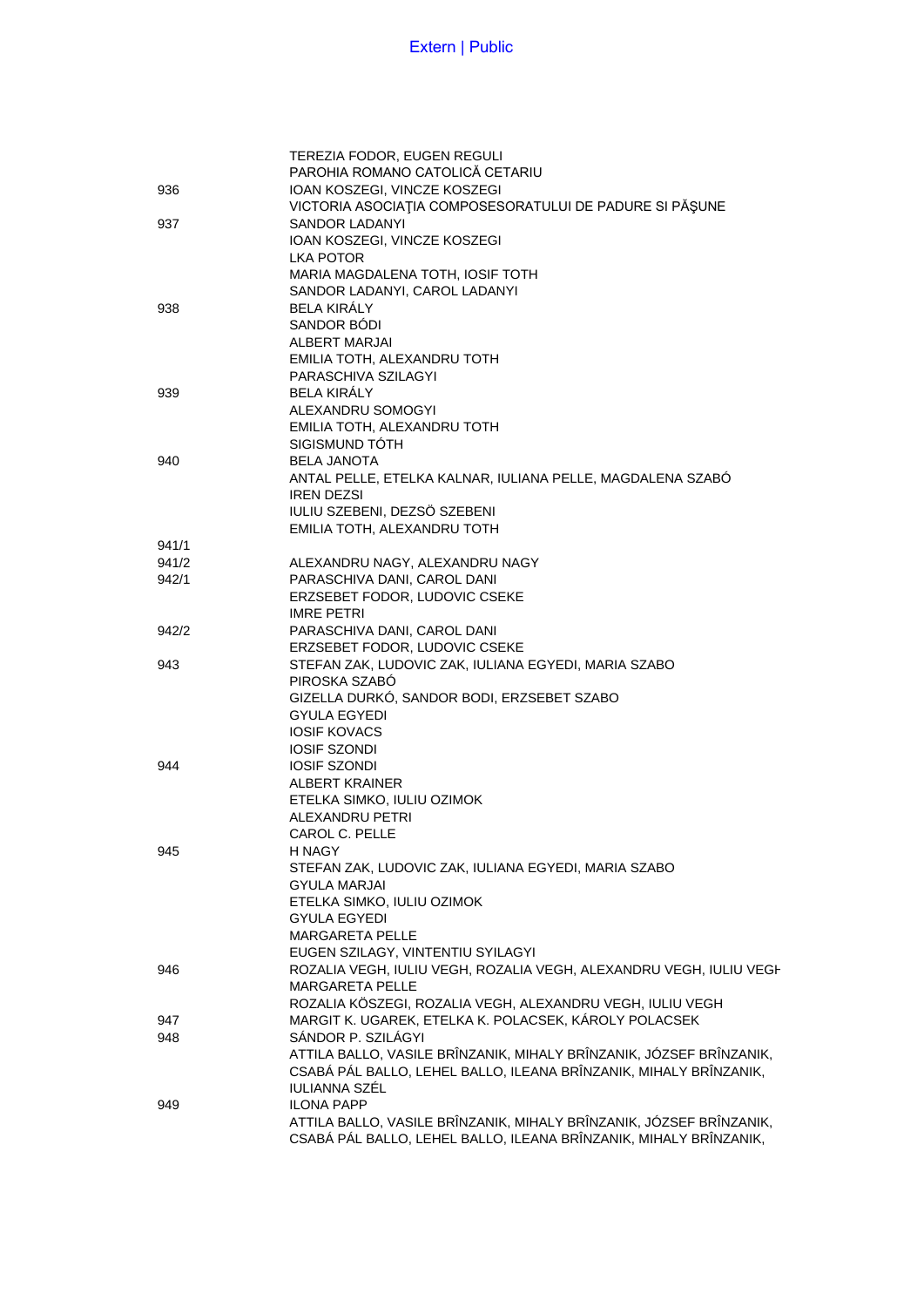|        | IULIANNA SZÉL                                                       |
|--------|---------------------------------------------------------------------|
|        | <b>IANOS MAGYARI</b>                                                |
| 950/1  | <b>FERENCZ BAI</b>                                                  |
|        | JULIANNA SZELL, MIHAI BRINZANEC, VASILE BRINZANEK                   |
|        | <b>BELA PAPP</b>                                                    |
|        | ATTILA BALLO, VASILE BRÎNZANIK, MIHALY BRÎNZANIK, JÓZSEF BRÎNZANIK, |
|        | CSABÁ PÁL BALLO, LEHEL BALLO, ILEANA BRÎNZANIK, MIHALY BRÎNZANIK,   |
|        | IULIANNA SZÉL                                                       |
|        | <b>FERENCZ BAI</b>                                                  |
| 950/2  | JULIANNA SZELL, MIHAI BRINZANEC, VASILE BRINZANEK                   |
|        |                                                                     |
|        | IMRE MESZAROS, EMERIC MESZAROS                                      |
|        | ATTILA BALLO, VASILE BRÎNZANIK, MIHALY BRÎNZANIK, JÓZSEF BRÎNZANIK, |
|        | CSABÁ PÁL BALLO, LEHEL BALLO, ILEANA BRÎNZANIK, MIHALY BRÎNZANIK,   |
|        | <b>IULIANNA SZÉL</b>                                                |
| 950/3a | JENÓ ILLÉS                                                          |
| 950/3b | <b>GYULA ILLES</b>                                                  |
| 951    | JULIANNA SZELL, MIHAI BRINZANEC, VASILE BRINZANEK                   |
|        | ROMANO-CATOLICĂ PAROHIA                                             |
|        | ATTILA BALLO, VASILE BRÎNZANIK, MIHALY BRÎNZANIK, JÓZSEF BRÎNZANIK, |
|        | CSABÁ PÁL BALLO, LEHEL BALLO, ILEANA BRÎNZANIK, MIHALY BRÎNZANIK,   |
|        | IULIANNA SZÉL                                                       |
| 952/1  | RÓZA ILLÉS, GYULA ILLÉS, JENO ILLÉS                                 |
| 952/2  |                                                                     |
| 952/3  | PAPP I. IOAN, PAPP I. STEFAN, ILYES I. GHIZELA                      |
|        | <b>MARGIT VARGA</b>                                                 |
| 952/4  | PAPP I. IOAN, PAPP I. STEFAN, ILYES I. GHIZELA                      |
|        | <b>MARGIT VARGA</b>                                                 |
| 953/1  | ARPAD PALUSKA, IDA CSATÓ                                            |
| 953/2  | ARPAD PALUSKA, IDA CSATÓ                                            |
|        | ROZALIA FENYES                                                      |
| 954    | KAROLY SZEGHALMI                                                    |
|        | ALBERT SZILAGYI, ALBERT SZILAGYI, ALEXANDRU SZILAGYI,               |
|        | IDA SZILAGYI, IDA GYÖRFY                                            |
|        | <b>TEODOR CICORTAS</b>                                              |
|        | <b>JANOS PAZURIK</b>                                                |
|        | <b>FERENC PETRI</b>                                                 |
|        | <b>MARIA SZILAGYI</b>                                               |
| 955    | <b>CSILLA VEGH</b>                                                  |
|        | EMERIC STANKOVICS, EMILIA TOTH                                      |
|        | <b>KAROLY SZEGHALMI</b>                                             |
|        | JULIANNA SZELL, MIHAI BRINZANEC, VASILE BRINZANEK                   |
|        | ATTILA BALLO, VASILE BRÎNZANIK, MIHALY BRÎNZANIK, JÓZSEF BRÎNZANIK, |
|        | CSABÁ PÁL BALLO, LEHEL BALLO, ILEANA BRÎNZANIK, MIHALY BRÎNZANIK,   |
|        | <b>IULIANNA SZÉL</b>                                                |
|        | PIROSKA PELLE                                                       |
|        | <b>FERENC PETRI</b>                                                 |
|        | <b>CSILLA VEGH</b>                                                  |
| 956    | ERZSÉBET MOLNÁR                                                     |
|        | MARGIT PETRUS, EMERIC KALMAR, GABOR KALMAR                          |
|        | <b>MARGARETA ROTTER</b>                                             |
| 957    | LONKA VARODI, LAJOS VARODI, ALEXANDRU VARODI                        |
|        | LUDOVIC SZEBENI, LAJOS SZEBENI                                      |
|        | ERZSÉBET CSEKE                                                      |
|        | <b>IULIU PONTOS</b>                                                 |
|        | ALEXANDRU SZEBENI, LAJOS SZEBENI, ROZALIA KOVACS, IULIANA KOVACS    |
| 958    | LUDOVIC SZEBENI, LAJOS SZEBENI                                      |
|        | ERZSÉBET CSEKE                                                      |
|        | <b>IOAN RAPPERT</b>                                                 |
|        | <b>IOAN RAPPERT</b>                                                 |
|        |                                                                     |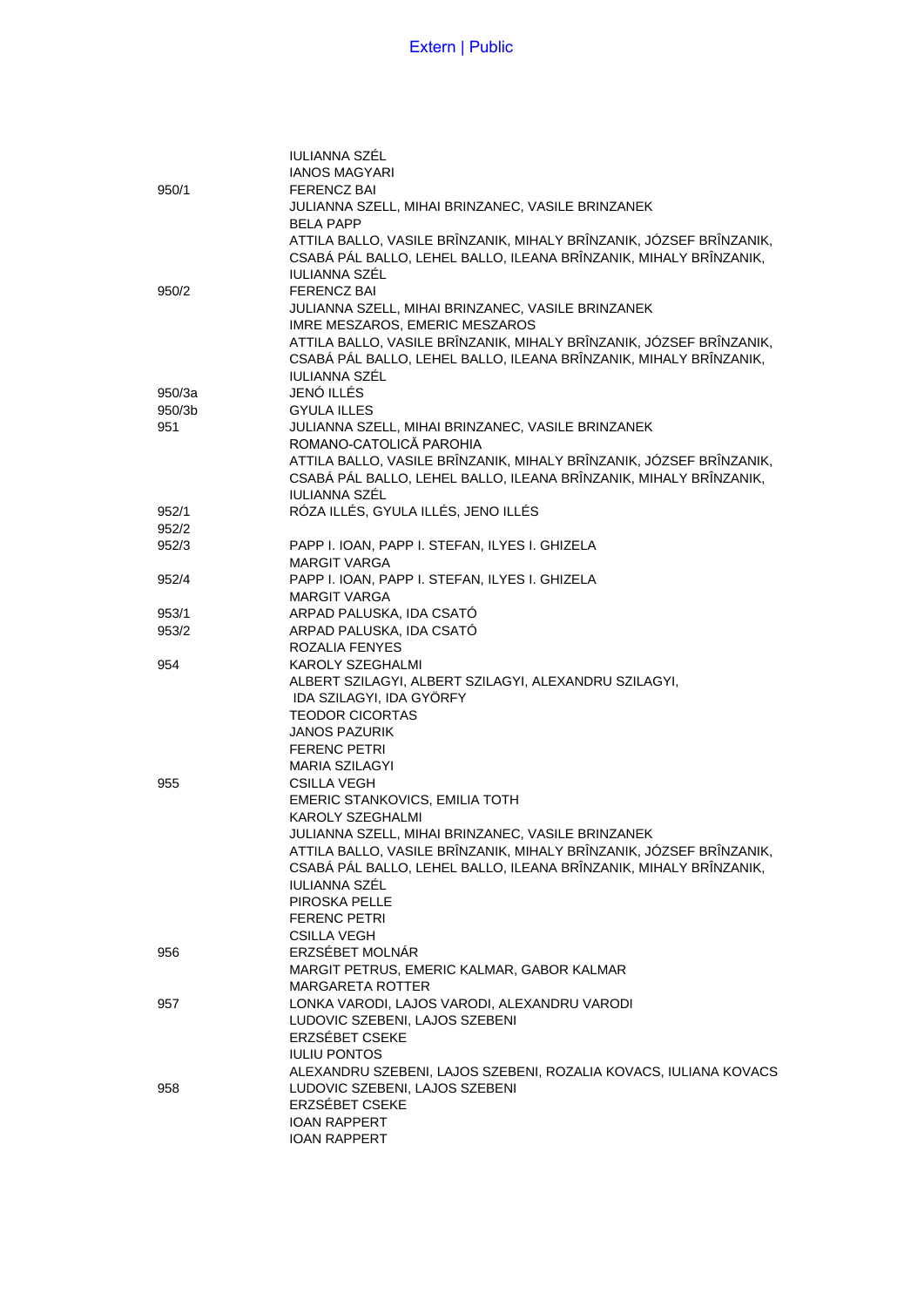ALEXANDRU SZEBENI, LAJOS SZEBENI, ROZALIA KOVACS, IULIANA KOVACS IANOS MAGYARI 959 ALEXANDRU KOÓS LUDOVIC SZEBENI, LAJOS SZEBENI IOSIF BODI CAROL BÓDI IULIU PONTOS PARASCHIVA BÓDI IOSIF SZABÓ ALEXANDRU SZEBENI, LAJOS SZEBENI, ROZALIA KOVACS, IULIANA KOVACS TIBOR NOVECZKY 960 ALEXANDRU KOÓS ETELKA SZABO ALEXANDRU SZEBENI, LAJOS SZEBENI, ROZALIA KOVACS, IULIANA KOVACS GHEORGHE TODERICA ANA TRIPON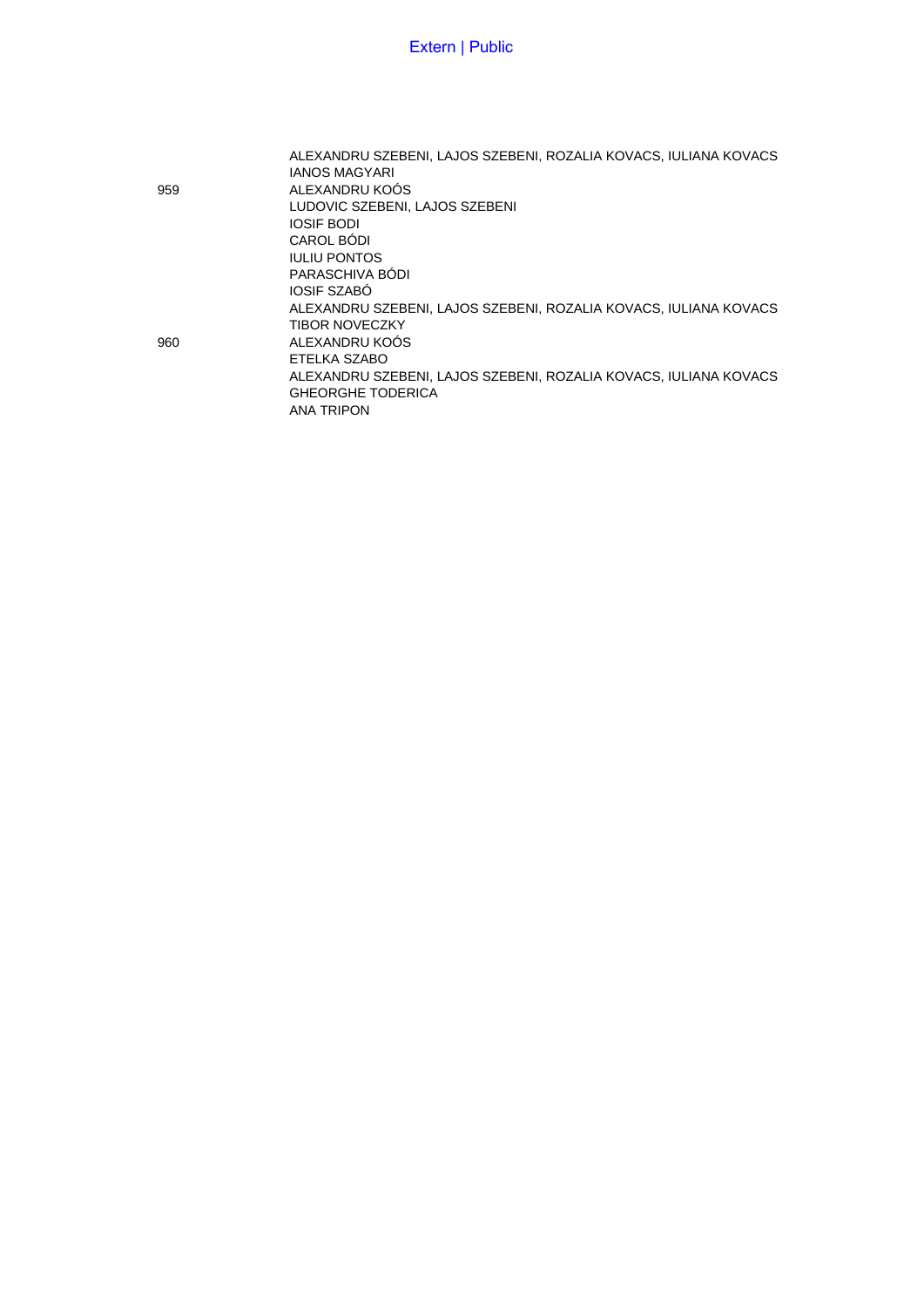867

872/1

| ТP<br>963/17.01.1995<br>41/16.04.1993<br>41/16.04.1993                                      | Suprafata<br>3744<br>4334<br>4334     |       |
|---------------------------------------------------------------------------------------------|---------------------------------------|-------|
| 408/17.05.1994                                                                              | 8459                                  |       |
| 4526/01.02.2006<br>4529/06.02.2006<br>2851/20.07.1998<br>4526/01.02.2006<br>1466/30.12.2014 | 2290<br>2290<br>1626<br>2290<br>11452 |       |
| 1337/06.04.1995<br>1251 /28.03.1995<br>3667/18.11.2002<br>939/13.01.1995<br>1875/16.04.1996 | 4409<br>4423<br>4424<br>5185<br>1971  | 21509 |
| 4728/19.01.2007<br>4854/26.04.2007<br>3862/29.10.2003<br>2661/06.03.1998<br>2696/16.04.1998 | 5185<br>9168<br>1590<br>1591<br>2626  |       |
| 1155/28.02.2011<br>2696/16.04.1998<br>1155/28.02.2011<br>1873/01.09.2017<br>939/13.01.1995  | 2626<br>168<br>168<br>520<br>2074     |       |
| 1296/31.03.1995<br>1251/28.03.1995<br>901/10.01.1995<br>3667/18.11.2002<br>3862/29.10.2003  | 2000<br>1596<br>2000<br>1570<br>36    |       |
| 2661/06.03.1998<br>1976/27.09.1996<br>1873/01.09.2017<br>308/22.03.1994                     | 36<br>36<br>4887<br>5475              |       |
| 8225/08.01.2008<br>4185/22.07.2004<br>4187/22.07.2004<br>1664/28.08.1995                    | 5475<br>5207<br>5021<br>2719          |       |
| 1189/15.03.1995<br>7971/28.11.2007<br>1400/27.04.1995<br>4399/13.06.2005                    | 5021<br>352<br>2224<br>3850           |       |
| 4142/22.06.2004<br>4187/22.07.2004<br>3716/06.03.2003<br>4823/14.03.2007                    | 7168<br>7168<br>122<br>3850           |       |
| 4823/14.03.2007<br>1338/07.04.1995                                                          | 2638<br>3749                          |       |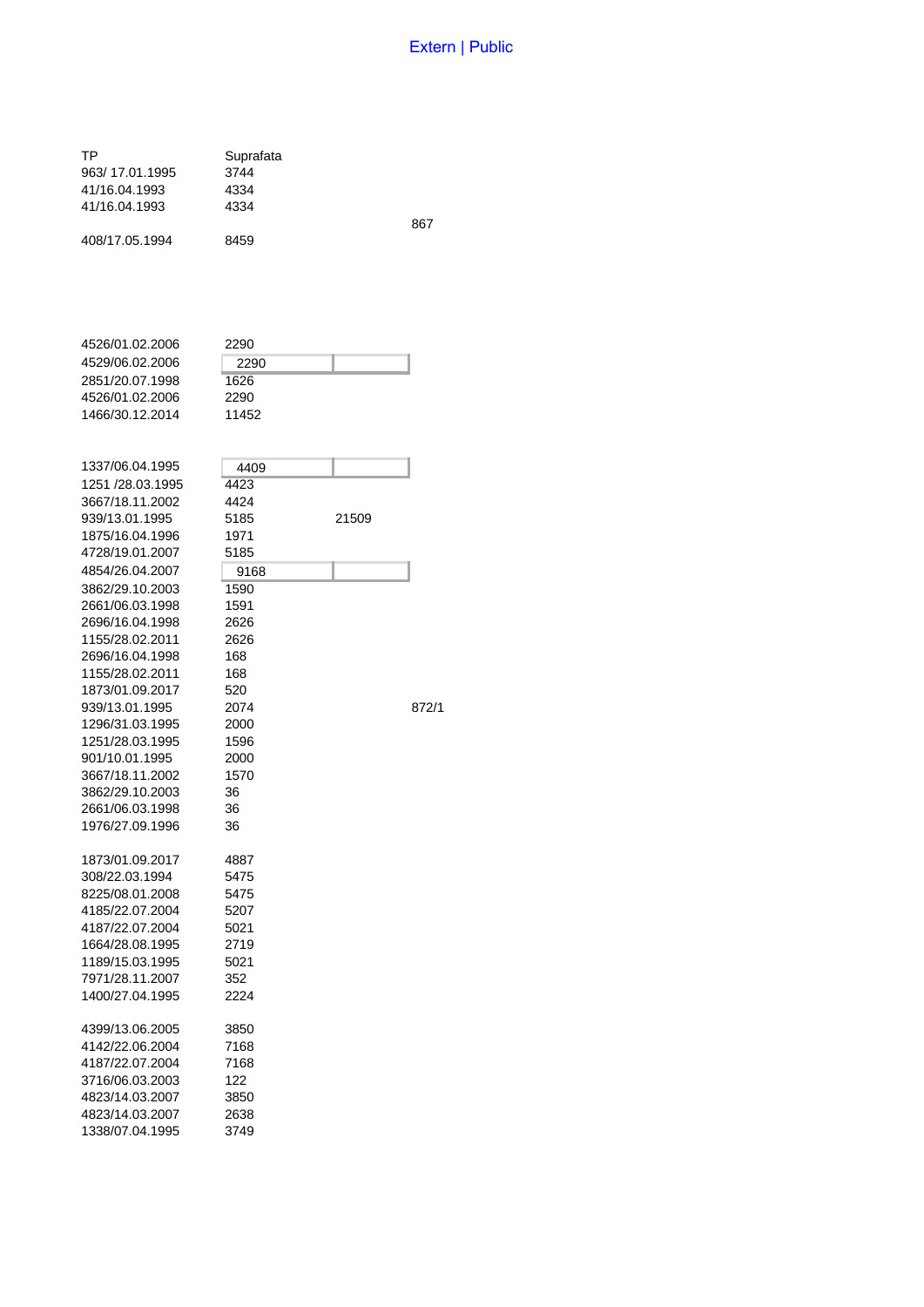| 1666/28.08.1995  | 2034  |
|------------------|-------|
| 3716/06.03.2003  | 897   |
| 2367/18.07.1997  | 5276  |
| 41/16.04.1993    | 9679  |
| 4823/14.03.2007  | 3030  |
| 1754/07.11.1995  | 821   |
| 4399/13.06.2005  | 1180  |
| 1754/07.11.1995  | 399   |
| 4715/19.01.2007  | 2043  |
| 326/22.03.1994   | 3719  |
| 2264/21.04.1997  | 3718  |
| 1754/07.11.1995  | 1127  |
| 4198/19.07.2004  | 5172  |
| 4715/19.01.2007  | 3643  |
| 13378/15.04.2009 | 3719  |
| 628/07.09.1994   | 5038  |
| 2264/21.04.1997  | 1041  |
| 4963/24.07.2007  | 5038  |
| 2857/22.07.1998  | 11667 |
| 885/19.12.1994   | 877   |
| 1195/16.03.1995  | 877   |
| 885/19.12.1994   | 3794  |
| 242/01.02.1994   | 5938  |
| 1195/16.03.1995  | 3794  |
| 4967/31.07.2007  | 5938  |
| 885/19.12.1994   | 831   |
| 1195/16.03.1995  | 831   |
| 4550/09.03.2006  | 16185 |
| 1894/10.01.1996  | 6362  |
| 500/01.06.1994   | 5032  |
| 3782/17.09.2003  | 9657  |
| 2620/03.03.1998  | 536   |
| 2678/10.03.1998  | 536   |
| 500/01.06.1994   | 914   |
| 4268/29.10.2004  | 4071  |
| 4737/19.01.2007  | 7629  |
| 4478/23.11.2005  | 8942  |
| 2536/06.01.1998  | 1029  |
| 3863/29.10.2003  | 5744  |
| 400/17.05.1994   | 5744  |
| 2445/16.10.1997  | 1000  |
| 2075/16.04.1996  | 3942  |
| 3079/22.09.1998  | 1000  |
| 3079/22.09.1998  | 1212  |
| 1812/02.02.1996  | 892   |
| 1821/05.02.1996  | 75    |
| 1211/17.03.1995  | 2618  |
| 1251/28.03.1995  | 1106  |
| 1419/27.04.1995  | 1259  |
| 1821/05.02.1996  | 617   |
| 4505/21.12.2005  | 4575  |
| 2686/14.04.1998  | 1259  |
| 3667/18.11.2002  | 1863  |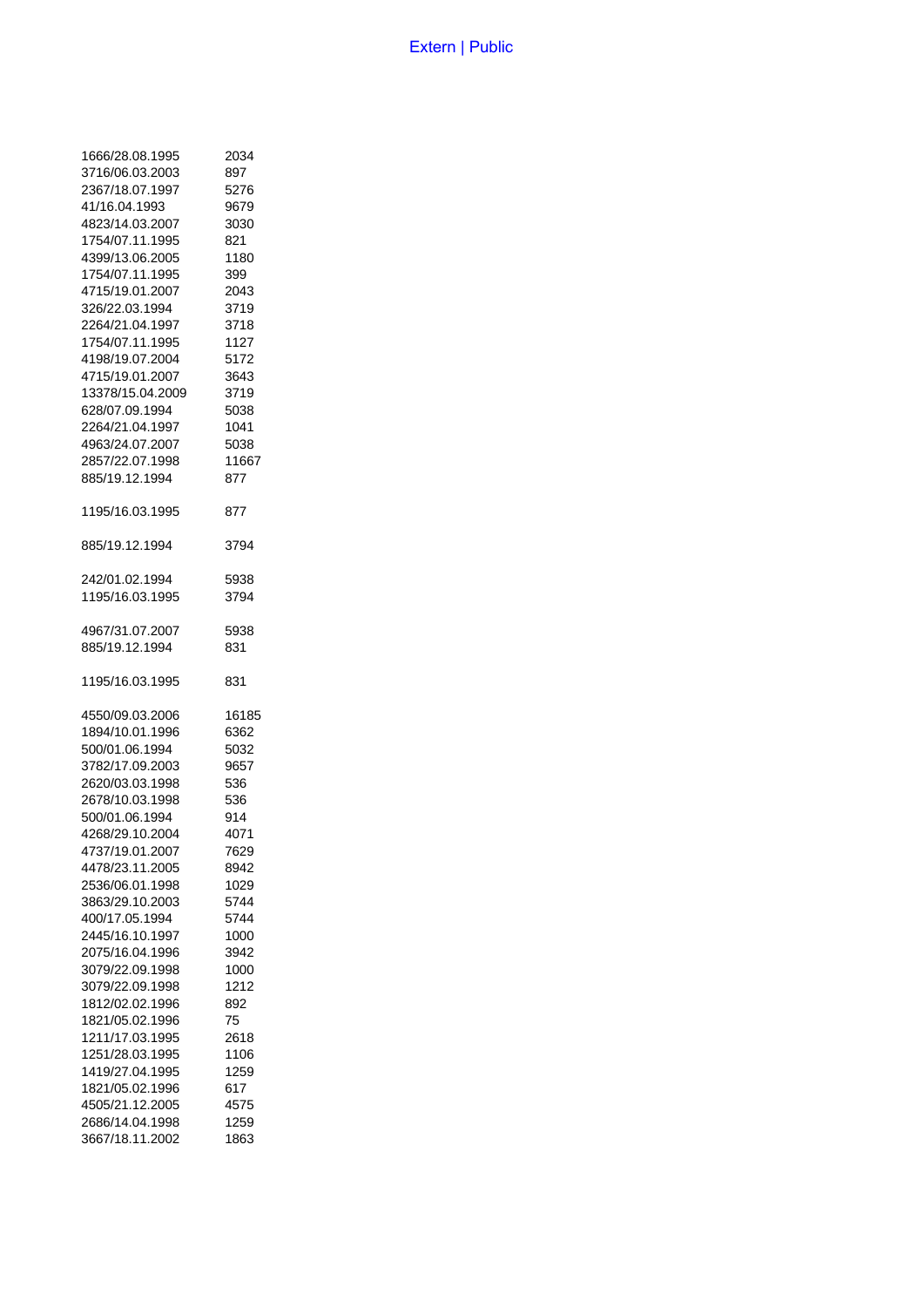|              | 1251/28.03.1995 | 1834  |
|--------------|-----------------|-------|
|              | 1419/27.04.1995 | 5636  |
|              |                 |       |
|              | 1821/05.02.1996 | 253   |
|              | 2686/14.04.1998 | 5636  |
|              | 3667/18.11.2002 | 1079  |
|              | 1666/28.08.1995 | 1843  |
|              | 681/01.11.1994  | 3474  |
|              | 216/17.01.1994  | 5000  |
|              | 1821/05.02.1996 |       |
|              |                 | 253   |
|              | 1062/03.03.1995 | 4333  |
| $\mathbf{I}$ |                 |       |
|              | 1766/08.11.1995 | 899   |
|              | 681/01.11.1994  | 762   |
|              | 2168/30.12.1996 | 4224  |
|              | 4517/26.01.2006 | 9553  |
|              |                 | 4333  |
|              | 6740/13.09.2007 |       |
|              | 3454/21.12.2000 | 12861 |
|              | 4094/26.05.2004 | 567   |
|              | 2500/02.12.1997 | 11703 |
|              | 1766/08.11.1995 | 176   |
|              | 2167/30.12.1996 | 3000  |
|              | 191/20.12.1993  | 4262  |
|              | 990/01.02.1995  | 4812  |
|              |                 |       |
|              | 275/29.03.1994  | 2162  |
|              | 1766/08.11.1995 | 1543  |
|              | 990/01.02.1995  | 4377  |
|              | 4747/30.01.2007 | 25693 |
|              | 1746/06.11.1995 | 1726  |
|              | 812/07.12.1994  | 3154  |
|              |                 |       |
|              | 2368/18.07.1997 | 20000 |
|              | 4135/21.06.2004 | 1726  |
|              | 1766/08.11.1995 | 171   |
|              | 399/17.05.1994  | 3154  |
|              | 1107/06.01.1995 | 2643  |
|              | 935/18.08.2016  | 2647  |
|              | 1975/27.09.1996 | 882   |
|              |                 |       |
|              | 1465/21.06.1995 | 4517  |
|              | 1537/11.07.1995 | 4516  |
|              | 1537/11.07.1995 | 1284  |
|              | 3527/22.03.2001 | 570   |
|              | 620/31.08.1994  | 1140  |
|              |                 |       |
|              | 939/13.01.1995  | 5915  |
|              | 3354/23.06.2000 | 570   |
|              | 2413/11.08.1997 | 570   |
|              | 4963/24.07.2007 | 5915  |
|              | 3342/07.06.2000 | 3436  |
|              | 1250/28.03.1995 | 8383  |
|              | 4002/30.03.2004 | 1300  |
|              | 369/23.03.1994  | 300   |
|              |                 |       |
|              | 1928/17.11.1996 | 5407  |
|              | 230/28.01.1994  | 1342  |
|              | 3336/06.06.2000 | 3500  |
|              |                 | 2564  |
|              | 3342/07.06.2000 |       |
|              | 4002/30.03.2004 | 450   |
|              | 947/16.01.1995  | 6567  |
|              | 3336/06.06.2000 | 3100  |
|              | 3112/17.11.1998 | 3056  |
|              |                 |       |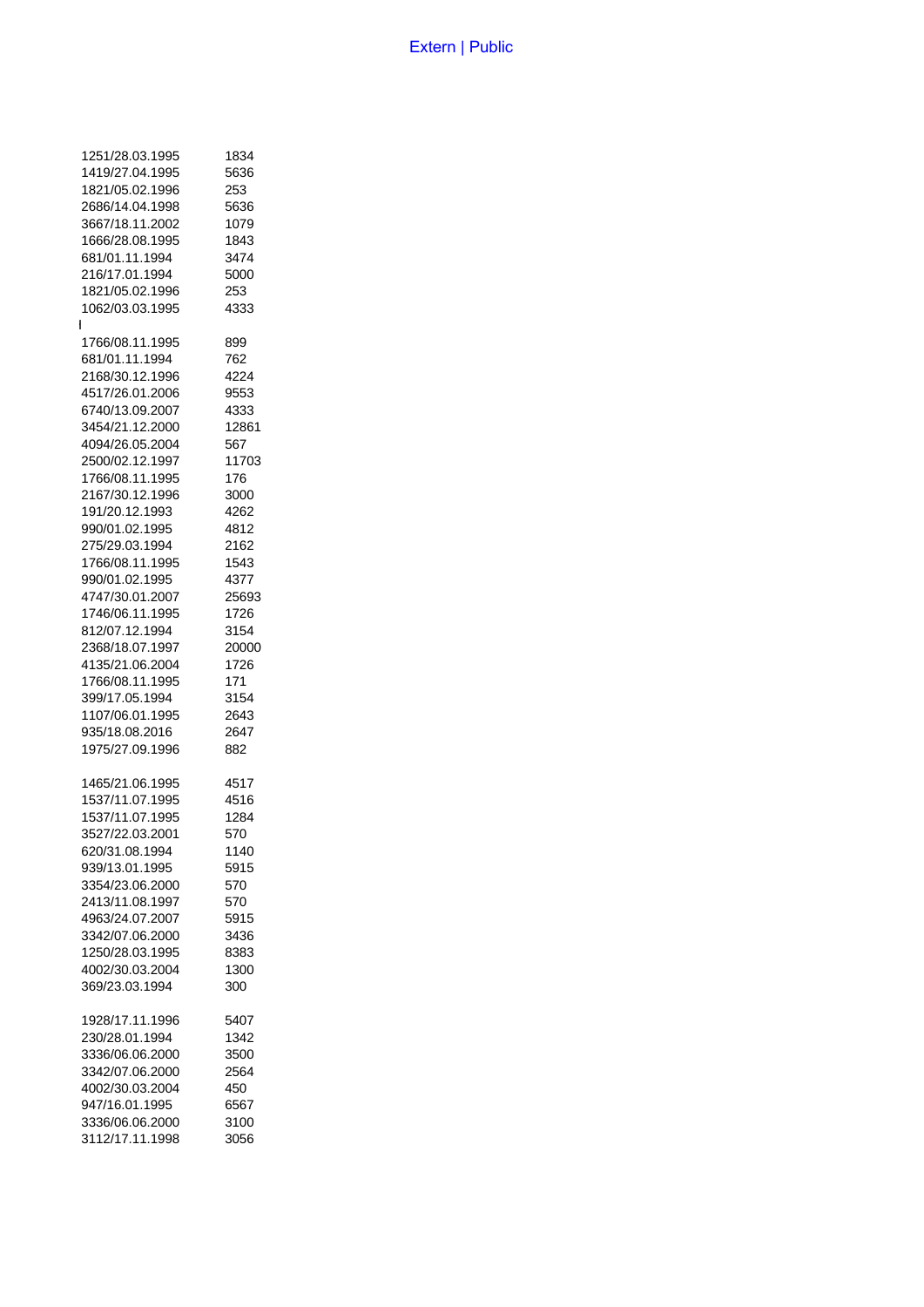| 4737/19.01.2007 | 6784  |
|-----------------|-------|
| 2164/05.12.1996 | 6567  |
| 1250/28.03.1995 | 7483  |
| 400/17.05.1994  | 2978  |
| 673/31.10.1994  | 4805  |
| 1720/02.11.1995 | 2947  |
| 1684/18.09.1995 | 452   |
| 1068/03.03.1995 | 1999  |
| 1842/10.04.1996 | 2002  |
| 1720/02.11.1995 | 950   |
| 1673/20.09.1995 | 4898  |
| 3708/16.12.2002 | 1136  |
| 1684/18.09.1995 | 4398  |
| 3416/31.10.2000 | 379   |
| 1298/31.03.1995 | 1338  |
| 194/20.12.1993  | 2421  |
| 3708/16.12.2002 | 388   |
| 4262/29.10.2004 | 10275 |
| 3416/31.10.2000 | 129   |
| 4825/14.03.2007 | 392   |
| 4668/17.10.2006 | 259   |
| 1298/31.03.1995 | 9233  |
| 194/20.12.1993  | 2421  |
| 3708/16.12.2002 | 388   |
| 810/06.12.1994  | 7000  |
| 3416/31.10.2000 | 2615  |
| 4825/14.03.2007 | 1003  |
| 4668/17.10.2006 | 5229  |
| 2134/30.10.1996 | 7000  |
| 3863/29.10.2003 | 7528  |
| 1298/31.03.1995 | 2886  |
| 3622/27.08.2002 | 6525  |
| 4353/08.04.2005 | 2175  |
| 4825/14.03.2007 | 3482  |
| 2157/04.12.1996 | 800   |
| 194/20.12.1993  | 3399  |
| 3467/03.01.2001 | 827   |
| 2987/04.09.1998 | 8754  |
| 4825/14.03.2007 | 2341  |
| 2157/04.12.1996 | 590   |
| 4825/14.03.2007 | 3100  |
| 2157/04.12.1996 | 450   |
| 1717/11.10.1995 | 4334  |
| 1377/10.04.1995 | 612   |
| 2157/04.12.1996 | 3017  |
| 3202/27.04.1999 | 644   |
| 2763/10.07.1998 | 296   |
| 2715/22.04.1998 | 644   |
| 447/20.05.1994  | 4797  |
| 4827/14.03.2007 | 1503  |
| 2763/10.07.1998 | 4159  |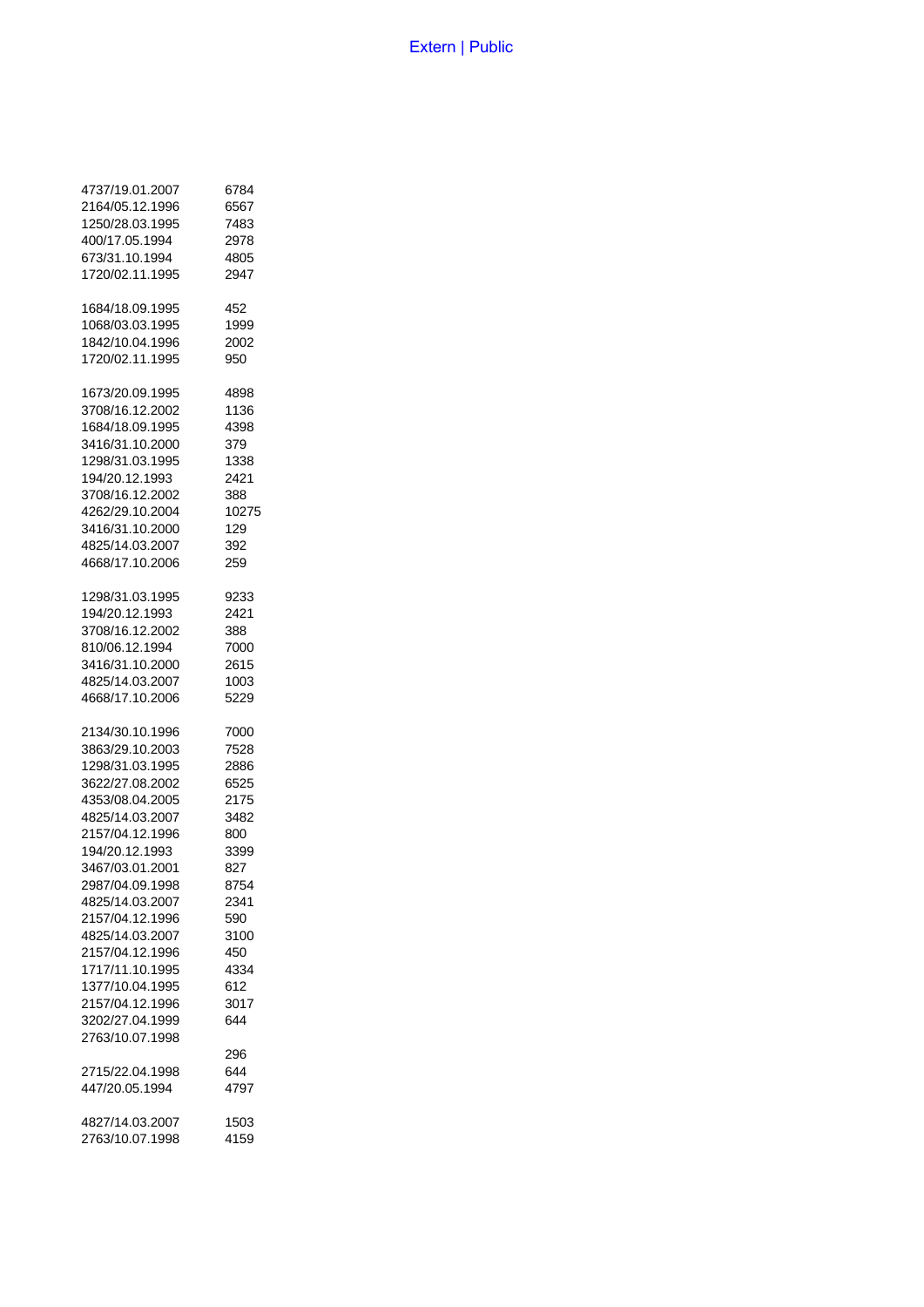| 4737/19.01.2007 | 4431  |
|-----------------|-------|
| 623/07.09.1994  | 5459  |
| 4834/13.03.2007 | 3025  |
| 3587/22.03.2002 | 626   |
| 623/07.09.1994  | 2514  |
| 1261/30.03.1995 | 2828  |
| 4287/12.01.2005 | 3694  |
| 3406/18.09.2000 | 626   |
| 1491/23.06.1995 | 7592  |
| 807/06.12.1994  | 2900  |
| 1159/13.01.1995 | 7100  |
| 759/21.11.1994  | 662   |
| 4909/01.06.2007 | 9707  |
| 1491/23.06.1995 | 2115  |
| 218/28.01.1994  | 4678  |
| 759/21.11.1994  | 2115  |
| 446/20.05.1994  | 2600  |
| 1486/23.06.1995 | 825   |
| 264/09.02.1994  | 5341  |
| 4251/29.10.2004 | 4837  |
| 2262/21.04.1997 | 1834  |
| 759/21.11.1994  | 4154  |
| 3755/02.07.2003 | 4801  |
| 499/01.06.1994  | 10549 |
| 2732/13.05.1998 | 8319  |
| 125/03.08.1993  | 10547 |
| 499/01.06.1994  | 3140  |
| 2732/13.05.1998 | 8319  |
| 2340/25.06.1999 | 146   |
| 957/16.01.1995  | 7157  |
| 4132/21.06.2004 | 6920  |
| 2676/09.03.1998 | 73    |
| 4319/09.03.2005 | 4726  |
| 3756/02.07.2003 | 1241  |
| 3756/02.07.2003 | 2658  |
| 1065/03.03.1995 | 4053  |
| 2251/17.04.1997 | 4812  |
| 2837/17.07.1998 | 3108  |
| 2157/04.12.1996 | 4300  |
| 4437/14.09.2005 | 2568  |
| 2340/25.06.1999 | 1680  |
| 2091/22.07.1996 | 7000  |
| 2251/17.04.1997 | 3082  |
| 2676/09.03.1998 | 840   |
| 487/30.05.1994  | 1124  |
| 1189/15.03.1995 | 6466  |
| 1401/27.04.1995 | 16314 |
| 487/30.05.1994  | 5276  |
| 3725/16.06.2003 | 16314 |
| 1822/05.02.1996 | 1381  |
| 221/28.01.1994  | 8355  |
| 3112/17.11.1998 | 7106  |
| 1133/10.01.1995 | 6556  |
| 3112/17.11.1998 | 363   |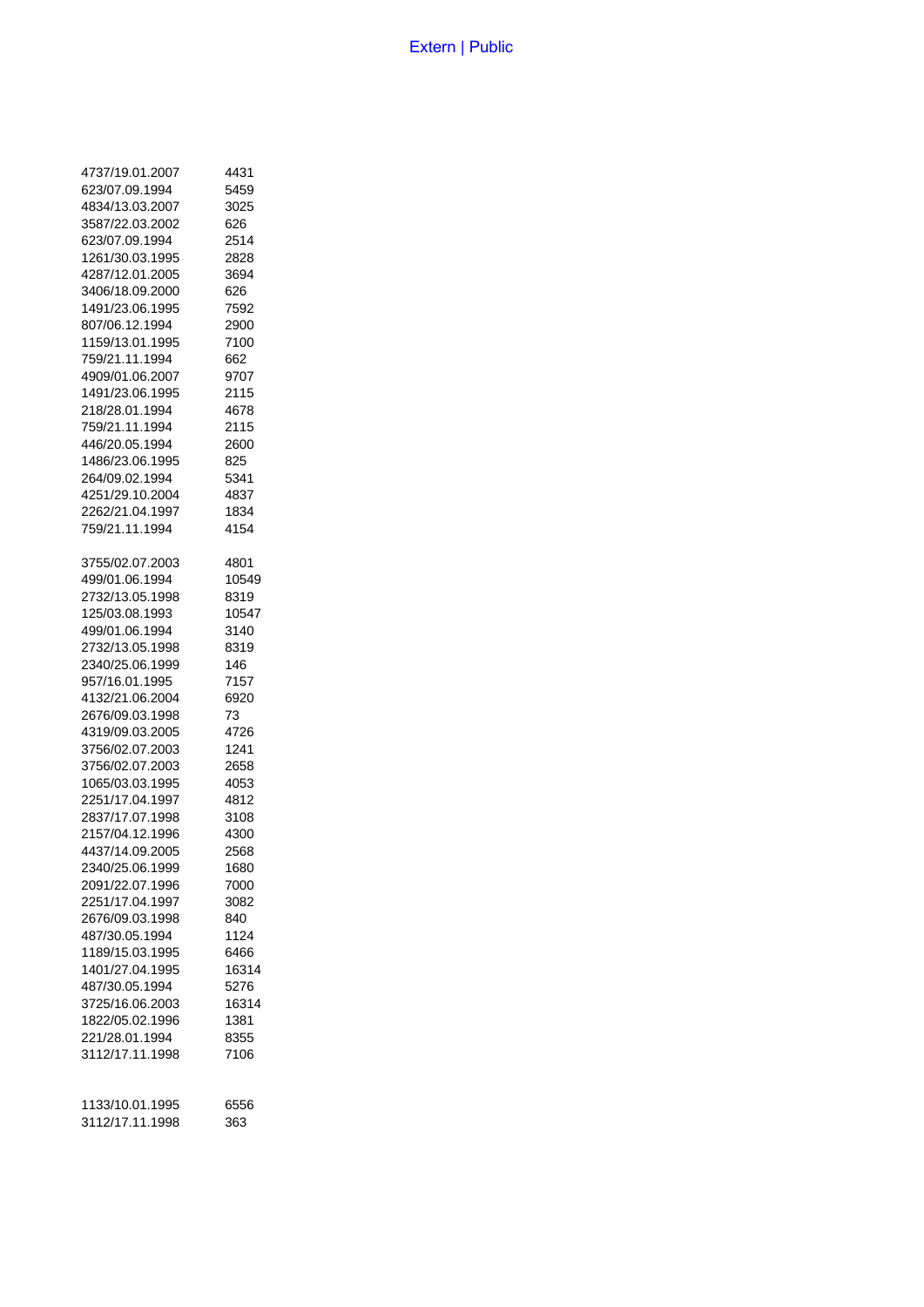| 4525/01.02.2006  | 4611  |
|------------------|-------|
| 3333/29.05.2000  | 414   |
| 4002/30.03.2004  | 207   |
| 2009/03.05.1996  | 4179  |
| 3112/17.11.1998  | 206   |
| 3333/29.05.2000  | 5942  |
| 4002/30.03.2004  | 2971  |
| 2455/05.10.1997  | 4179  |
| 3112/17.11.1998  | 2970  |
| 248/02.02.1994   | 6357  |
| 152/08.10.1993   | 6357  |
| 4002/30.03.2004  | 522   |
| 918/11.01.1995   | 36797 |
| 3112/17.11.1998  | 521   |
| 381/30.03.1994   | 4766  |
| 1811/02.02.1996  | 6211  |
| 2244/05.06.2013  | 6220  |
| 1811/02.02.1996  | 5084  |
| 2244/05.06.2013  | 5075  |
| 1614/18.08.1995  | 3456  |
| 1614/18.08.1995  | 2944  |
| 1021/16.02.1995  | 5082  |
| 4248/29.10.2004  | 1586  |
| 2019/06.05.1996  | 10923 |
| 4044/27.04.2004  | 845   |
| 1602/12.08.1995  | 260   |
| 4666/02.10.2006  | 1061  |
| 15147/28.10.2009 | 11895 |
| 1582/14.07.1995  | 12502 |
| 757/21.11.1994   | 5643  |
| 4248/29.10.2004  | 2949  |
| 4002/30.03.2004  | 932   |
| 3112/17.11.1998  | 931   |
| 51/16.04.1993    | 4606  |
| 4562/20.03.2006  | 4607  |
| 1582/14.07.1995  | 12502 |
| 302/22.03.1994   | 1857  |
| 1756/07.11.1995  | 2329  |
| 4781/16.02.2007  | 1857  |
| 496/01.06.1994   | 385   |
| 2915/26.08.1998  | 1413  |
| 301/22.03.1994   | 10246 |
| 4311/15.02.2005  | 9214  |
| 4096/26.05.2004  | 5654  |
| 2915/26.08.1998  | 207   |
| 301/22.03.1994   | 8297  |
| 806/06.12.1994   | 4500  |
| 1206/17.03.1995  | 4500  |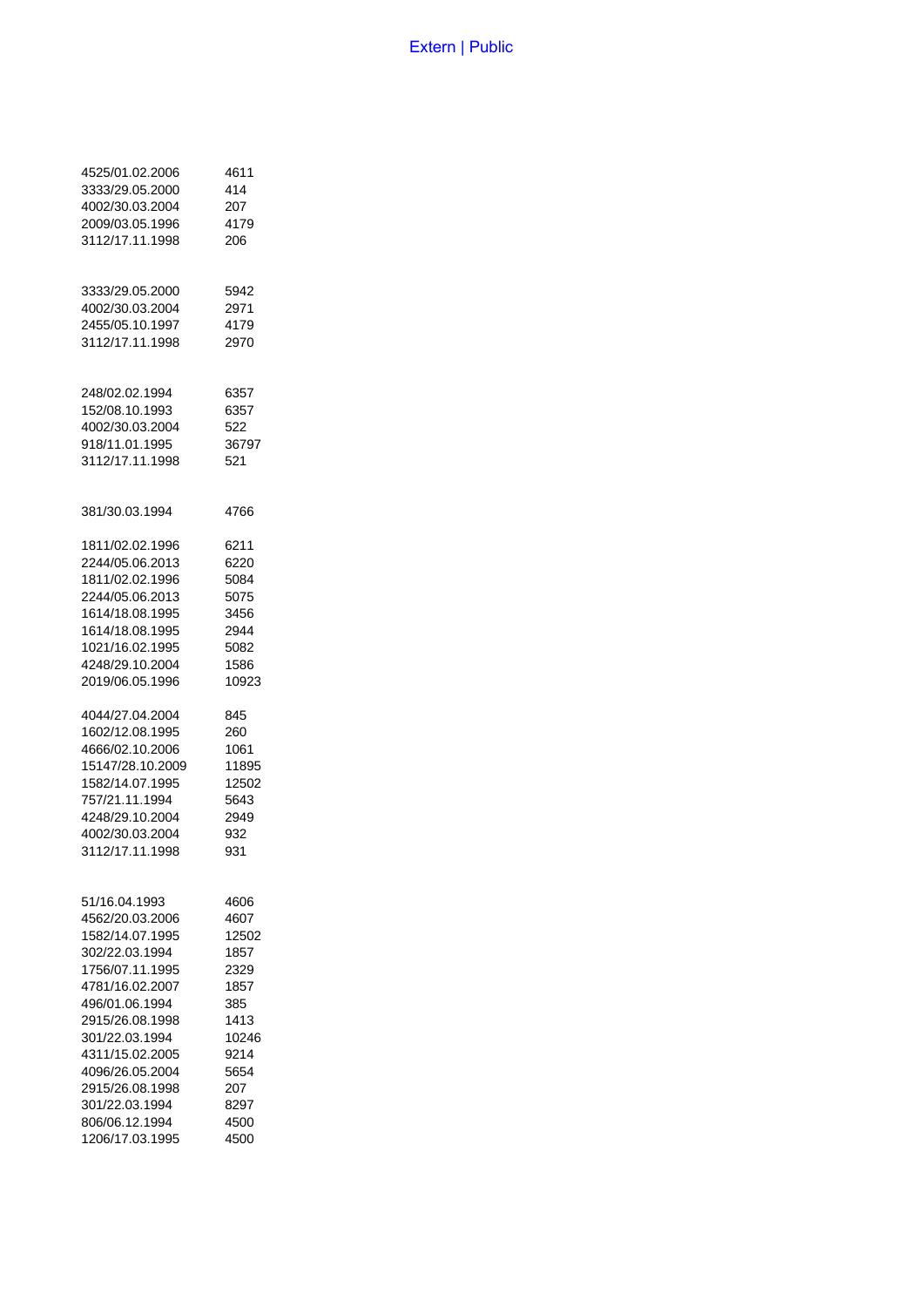| 4096/26.05.2004 | 827  |
|-----------------|------|
| 4525/01.02.2006 | 4500 |
| 864/15.12.1994  | 2170 |
| 2915/26.08.1998 | 138  |
| 357/23.03.1994  | 2500 |
| 354/23.03.1994  | 2500 |
| 4311/15.02.2005 | 9739 |
| 329/22.03.1994  | 2500 |
| 333/22.03.1994  | 4153 |
| 4096/26.05.2004 | 554  |
| 4733/19.01.2007 | 2683 |
| 864/15.12.1994  | 844  |
| 1134/10.01.1995 | 8603 |
| 4096/26.05.2004 | 4438 |
| 4530/06.02.2006 | 8603 |
| 4739/19.01.2007 | 777  |
|                 |      |